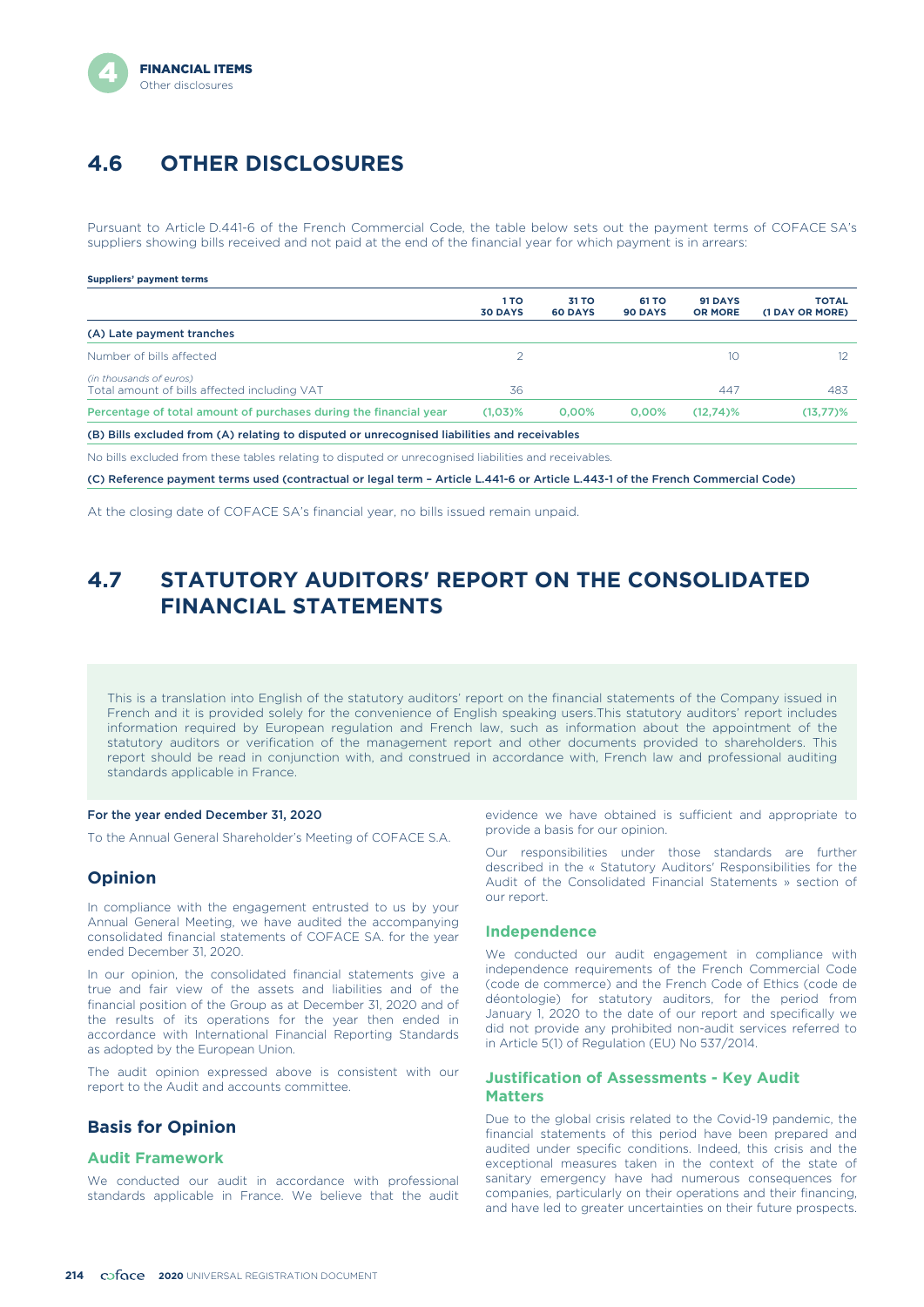

Those measures, such as travel restrictions and remote working, have also had an impact on the companies' internal organization and the performance of the audits.

It is in this complex and evolving context that, in accordance with the requirements of Articles L. 823-9 and R. 823-7 of the French Commercial Code (code de commerce) relating to the justification of our assessments, we inform you of the key audit matters relating to risks of material misstatement that, in our

### *Estimation of provisions for late claims*

### **IDENTIFIED RISK CONFIDENTIFIED RISK**

December 31st, 2020.

Provisions for unknown claims represent an estimation of the claims expense incurred during the year but not yet reported at the balance sheet date. They also include specific provisions recorded for claims that have not yet been proven but whose probability of occurrence is high and for which the compensation that would potentially be paid would be significant. These provisions also include a recovery reserve assessed separately, corresponding to the amounts that will ultimately be recovered by the group for these claims.

As at December 31, 2020, these provisions amounted to  $\epsilon$  780 million in the consolidated financial statements. As indicated in the section accounting principles – Insurance operations of the notes to the Consolidated Financial Statements, these provisions are determined on the one hand by the application of deterministic statistical methods on the basis of historical data and on the other hand, by the use of assumptions arising from expert judgment to estimate the final amount of the claim (corresponding to the costs borne until the end of the claim lifecycle). The recovery reserve is determined by applying an ultimate rate to all unsettled underwriting years

Thus, as the provision for unknown claims includes accounting estimates with a high degree of uncertainty, we considered this aggregate as a key audit matter.

professional judgment, were of most significance in our audit of the consolidated financial statements of the current period, as well as how we addressed those risks.

These matters were addressed in the context of our audit of the consolidated financial statements as a whole, approved in the conditions mentioned above, and in forming our opinion thereon, and we do not provide a separate opinion on specific items of the consolidated financial statements.

To assess the reasonableness of the estimation of the provision for late claims and based on information communicated to us, we implemented the following approach:

#### Works carried out at central team level:

- We assessed the relevance of the method used to determine the ultimate claims charge, in conjunction with our actuaries;
- l We identified the risk related to the evaluation of provisions for late claims as a significant risk in the set of instructions communicated to auditors of in-scope entities and we reviewed their conclusions;
- Work carried out at the level of each entity included in the audit scope:
- We reviewed the internal control framework implemented to estimate provisions for claims and the expected ultimate cost of claims, and we tested the design and the implementation;
- We assessed the relevance of methods and actuarial parameters used, as well as assumptions that were retained with regards to the applicable regulation, market practices, and the entity's economic and financial context.
- l We assessed any changes in claims indemnification processes and procedures that could affect the assumption of reproducibility of the past in the future and we drew the consequences on assumptions used to calculate the ultimate cost of claims;
- We tested the reliability of underlying claims data used in the actuarial calculations;
- l We performed an independent recalculation, when needed, and for some business lines we verified that Group methodology was correctly applied; **I** We analyzed the retrospective review of technical provisions by
- comparing provisions from the opening balance with actual claims.

### *Measurement of Insurance business investments*

**IDENTIFIED RISK OUR RESPONSE**

| Insurance business investments account for one of the most<br>important items on the consolidated balance sheet. At<br>December 31, 2020, the net book value of these investments<br>amounts to 2.983 million euros.<br>As indicated in the section accounting principles standards -<br>Financial Assets, rules and methods of the notes to the<br>Consolidated financial statements, the insurance business<br>investments are determined at the end of the financial year.<br>based on their classification associated with the management<br>intention selected for each line of security by the Group.<br>A level of judgment is required to determine this measurement<br>for:<br>I Impairment tests realized by the Management and<br>the valuation of unlisted securities, in particular<br>non-consolidated equity investments and shares in SCI /<br>SCPI (Real Estate Investment trust).<br>Given the amount involved and the judgment made by the<br>Management to detect the impairment of the securities in the<br>portfolio, we deemed this to be a key audit matter at | To assess the measurement of the insurance business investment, our audit<br>work consisted mainly in verifying that the valuation used by the<br>Management were based on an appropriate valuation method and<br>quantified elements used, according to the type of security:<br>For market-based valuations:<br>■ We verified the stock prices used;<br>For evaluations based on forecast elements:<br>We obtained and analyzed business plans established by the Management<br>and assessed the relevance and the justification of the assumptions made;<br>We verified the consistency of the main assumptions used with the<br>economic environment:<br>We compared the consistency of the forecasts retained for the previous<br>periods with the corresponding outcomes on a sample of assets;<br>We compared the underlying documentation to the impairment indices,<br>and we validated the numbers in the aforementioned document in relation<br>to external sources. |
|----------------------------------------------------------------------------------------------------------------------------------------------------------------------------------------------------------------------------------------------------------------------------------------------------------------------------------------------------------------------------------------------------------------------------------------------------------------------------------------------------------------------------------------------------------------------------------------------------------------------------------------------------------------------------------------------------------------------------------------------------------------------------------------------------------------------------------------------------------------------------------------------------------------------------------------------------------------------------------------------------------------------------------------------------------------------------------------|---------------------------------------------------------------------------------------------------------------------------------------------------------------------------------------------------------------------------------------------------------------------------------------------------------------------------------------------------------------------------------------------------------------------------------------------------------------------------------------------------------------------------------------------------------------------------------------------------------------------------------------------------------------------------------------------------------------------------------------------------------------------------------------------------------------------------------------------------------------------------------------------------------------------------------------------------------------------------------|

2020 UNIVERSAL REGISTRATION DOCUMENT **215**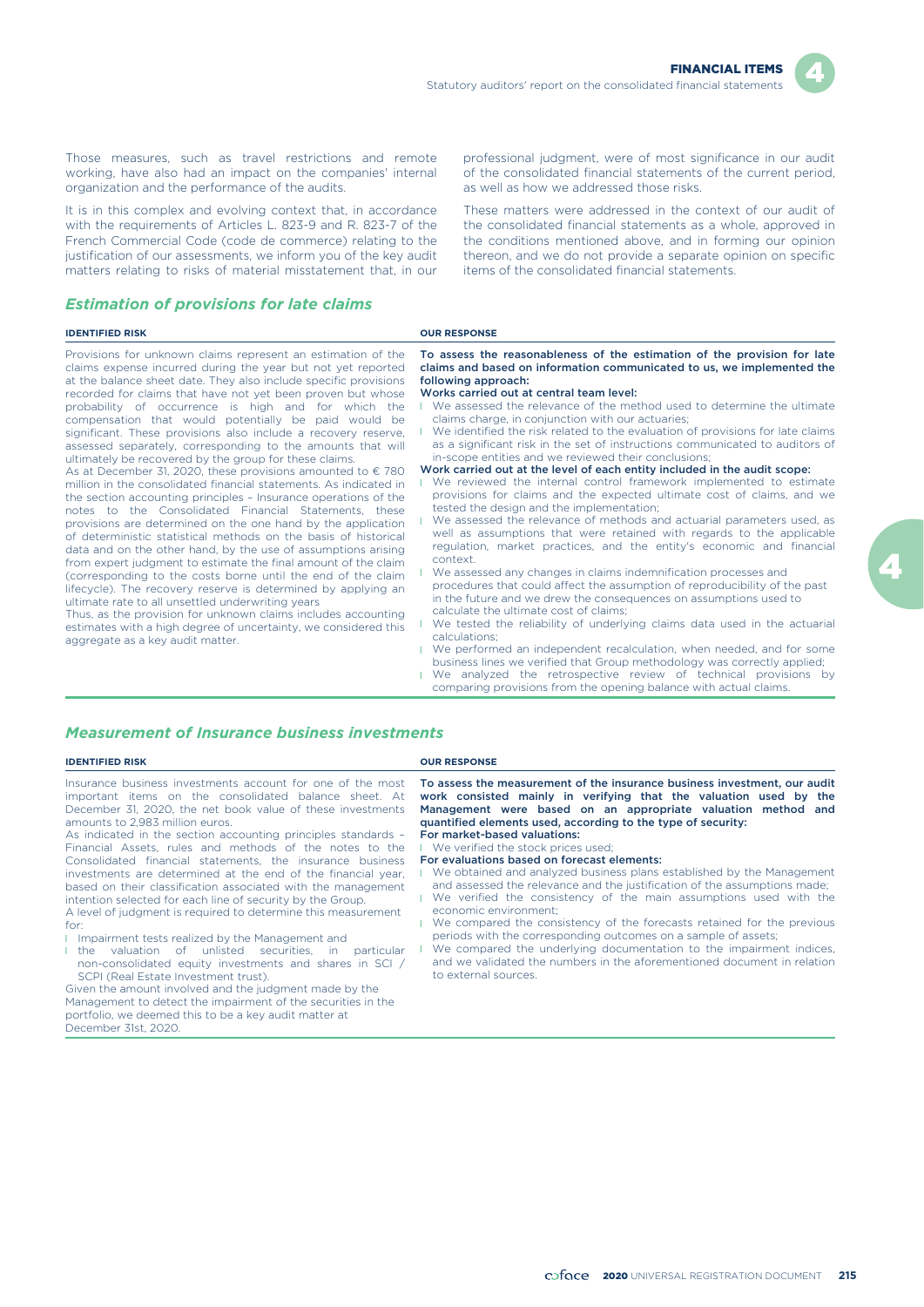### *Estimation of provisions for earned premiums not written - EPNW*

| <b>IDENTIFIED RISK</b>                                                                                                                                                                                                                                                                                                                                                                                                                                                                                                                                                                                                                                                                                                                                                                                                                                                                                                                                                                                                         | <b>OUR RESPONSE</b>                                                                                                                                                                                                                                                                                                                                                                                                                                                                                                                                                                                                                                                                                                                                                                                                                                                                                                                                                                                                                                                                                                                                                                                                                                                                                                                                                       |
|--------------------------------------------------------------------------------------------------------------------------------------------------------------------------------------------------------------------------------------------------------------------------------------------------------------------------------------------------------------------------------------------------------------------------------------------------------------------------------------------------------------------------------------------------------------------------------------------------------------------------------------------------------------------------------------------------------------------------------------------------------------------------------------------------------------------------------------------------------------------------------------------------------------------------------------------------------------------------------------------------------------------------------|---------------------------------------------------------------------------------------------------------------------------------------------------------------------------------------------------------------------------------------------------------------------------------------------------------------------------------------------------------------------------------------------------------------------------------------------------------------------------------------------------------------------------------------------------------------------------------------------------------------------------------------------------------------------------------------------------------------------------------------------------------------------------------------------------------------------------------------------------------------------------------------------------------------------------------------------------------------------------------------------------------------------------------------------------------------------------------------------------------------------------------------------------------------------------------------------------------------------------------------------------------------------------------------------------------------------------------------------------------------------------|
| As at December 31, 2020, earned premiums not written<br>amounted to $\epsilon$ 90 million in the financial statements at<br>December 31, 2020 (direct business).<br>As indicated in the section Accounting principles standards -<br>Insurance operations, rules and methods of the notes to the<br>financial statements, earned premiums not written are<br>determined based on an estimate of expected premiums over<br>the period. The provision is the difference between this<br>estimate, and invoiced premiums.<br>This provision presents a significant risk of material<br>misstatement given inherent uncertainties in some elements<br>considered in the estimates. The risk particularly lies in the<br>factors used to determine the ultimate value (i.e. once<br>premiums would been written for their final amount) which<br>relies on statistical methods.<br>Thus, we consider this to be a key audit matter even though<br>the change in the provision from one year to the another is<br>generally limited. | In order to assess whether the earned premiums not written estimation was<br>reasonable and based on information communicated to us, we<br>implemented the following audit approach:<br>Works carried out at central team level:<br>I We assessed the relevance of the method used by Coface to determine<br>ultimate premiums :<br>We identified the risk related to the evaluation of earned premiums not<br>written as a significant risk in the set of instructions communicated<br>auditors of in-scope entities and we reviewed their conclusions.<br>Work carried out at the level of each entity included in the audit scope:<br>■ We reviewed the internal control framework related to premium estimation<br>process and we tested the design and the implementation;<br>■ We assessed any changes in the invoicing processes and procedures that<br>could affect the assumption of reproducibility of the past in the future and<br>we drew the consequences on the assumptions used for the calculation of<br>the ultimate value:<br>We verified the consistency of assumptions used to determine the<br>forecasts:<br>■ We reconciled calculation bases with accounting figures;<br>We compared earned premiums not written booked in the opening<br>balance of the financial year with actual results to assess the relevance of<br>the implemented method. |

### **Specific Verifications**

We have also performed, in accordance with professional standards applicable in France, the specific verifications required by laws and regulations of the information pertaining to the Group presented in the management report.

We precise that it is not our role to report the matters related to the sincerity and the concordance with the consolidated financial statements of Solvency II information extracted from the report required under the article L.356-23 of the insurance code (code des assurances).

We have no matters to report as to its fair presentation and its consistency with the consolidated financial statements.

We attest that the consolidated declaration of extra-financial performance, required under Article L.225-102-1 of the French Commercial Code (code de commerce), is included in the Group management report, it being specified that, in accordance with the provisions of Article L.823-10 of the code, we have not verified the fair presentation and the consistency with the consolidated financial statements of the information provided in this declaration and this information must be reported by an independent third party.

### Other Legal and Regulatory Verifications or Information

### Format of presentation of the consolidated financial statements intended to be included in the annual financial report

We have also verified, in accordance with the professional standard applicable in France relating to the procedures performed by the statutory auditor relating to the annual and consolidated financial statements presented in the European single electronic format, that the presentation of the consolidated financial statements intended to be included in the annual financial report mentioned in Article L. 451-1-2, I of the French Monetary and Financial Code (code monétaire et financier), prepared under the responsibility of the Chief Executive Officer, complies with the single electronic format defined in the European Delegated Regulation No 2019/815 of 17 December 2018. As it relates to consolidated financial statements, our work includes verifying that the tagging of these consolidated financial statements complies with the format defined in the above delegated regulation.

Based on the work we have performed, we conclude that the presentation of the consolidated financial statements intended to be included in the annual financial report complies, in all material respects, with the European single electronic format.

We have no responsibility to verify that the consolidated financial statements that will ultimately be included by your company in the annual financial report filed with the AMF are in agreement with those on which we have performed our work.

### Appointment of the Statutory Auditors

We were appointed as statutory auditors of COFACE SA by the Annual General Meeting, on May 14, 2020 for Mazars and on May 3, 2007 for Deloitte & Associés. The previous auditors were Deloitte & Associés or another entity of the Deloitte network, whose original appointment details could not be determined.

As at December 31, 2020, Mazars was in the first year of total uninterrupted engagement and Deloitte & Associés was in the 14<sup>th</sup> year and 7<sup>th</sup> year since securities of the Company were admitted to trading on a regulated market.

### Responsibilities of Management and Those Charged with Governance for the Consolidated Financial Statements

Management is responsible for the preparation and fair presentation of the consolidated financial statements in accordance with International Financial Reporting Standards as adopted by the European Union, and for such internal control as management determines is necessary to enable the preparation of consolidated financial statements that are free from material misstatement, whether due to fraud or error.

preparing the consolidated financial statements, management is responsible for assessing the Company's ability to continue as a going concern, disclosing, as applicable, matters related to going concern and using the going concern basis of accounting unless it is expected to liquidate the Company or to cease operations.